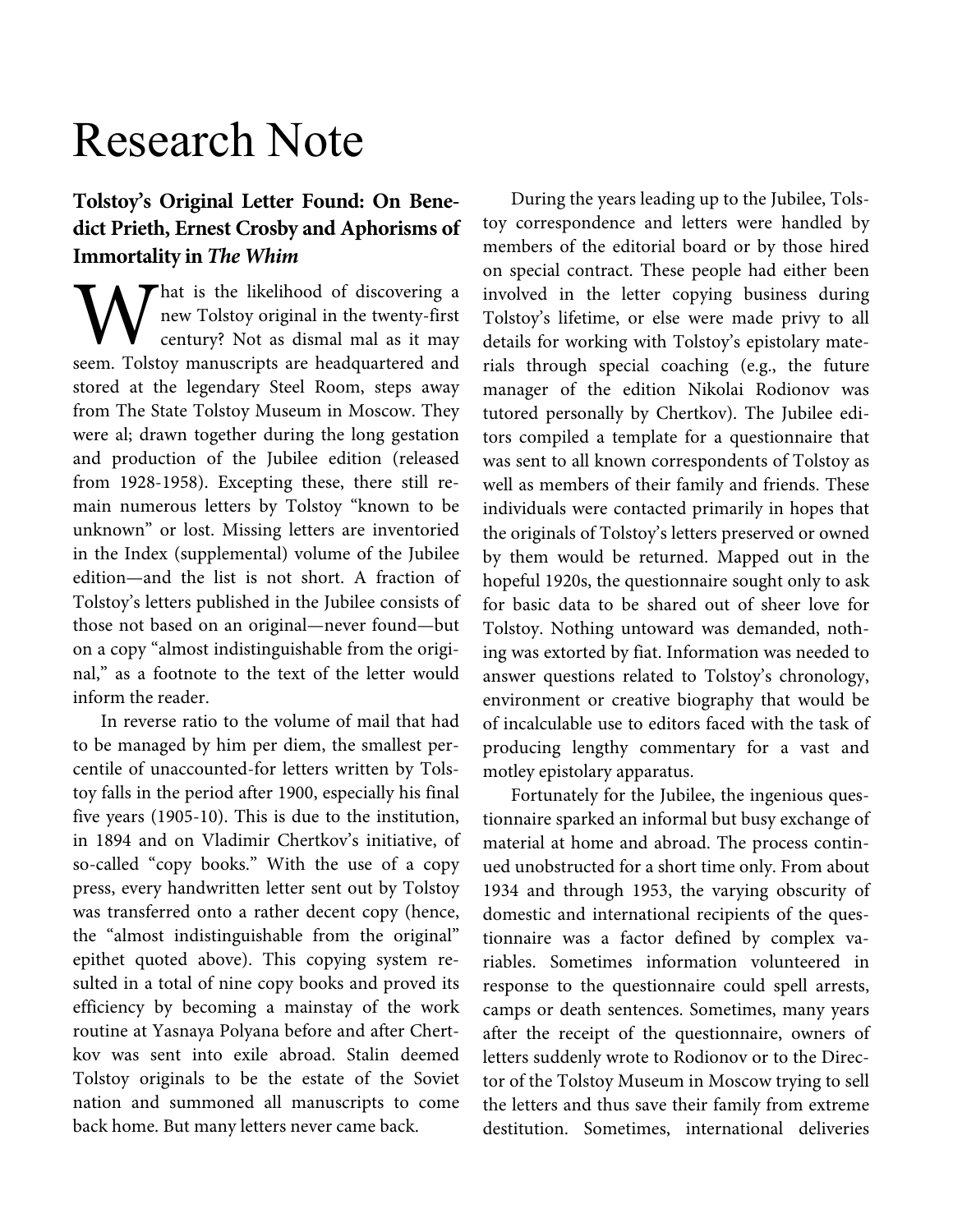between the USSR and foreign countries were embargoed. Sometimes recipients preferred to hoard their Tolstoy treasures rather than submit to what could be, in their view, a ploy of the Bolshevik regime. Sometimes the questionnaire arrived too late: the recipient was dead and her archive either dumped or deposited randomly by indifferent or unsuspecting relatives, to whose doorstep Tolstoy experts had not yet found their way.

The letter located by the author of this note in May 2010 at the Manuscript Division of Firestone Library at Princeton University first caught my eye when several items of a newly created electronic catalogue of the general manuscript collection were advertised on the library website. By following one link after another I was able to get on a tiny trail in the collection and view the bottom two lines of the letter ascribed to Leo Tolstoy. It did look like Tolstoy's own hand: only the text displayed on the bottom of the electronic card did not match the Jubilee version of it. This led to an appointment and a discovery of Benedict Prieth's folio within which Tolstoy's original letter was indeed enclosed, along with one letter by Prieth's nephew, ascertaining the impressive auction value of the letter in the 1920s, and Prieth's letter to his son-in-law the following day bequeathing the letter to his daughter and her husband.

### **The Grammar of Ascent: Tolstoy's Letter to Benedict Prieth**

The letter by Tolstoy to Prieth does not belong in the category of "known to be unknown," but in the category of "unknown original of the known copy." A copy of this letter written January 30/February 12, 1907 in response to American journalist Benedict Prieth informing Tolstoy of the death of Ernest Howard Crosby, his older colleague and mentor, may be found in the seventh of Tolstoy's "copybooks" (leaf 253). The discovered original confirms the overall accuracy of the pressed copy. But the short analysis offered below demonstrates that the copy is still distinguishable from the original. Although the cost of the proverbial "almost" distinguishing the original from the copy in this particular case is quantitatively minimal, it is qualitatively high. Moreover, the marginalia added by the letter recipient (Prieth) permits a fascinating glimpse into Tolstoy's American friendships: how well they read his humor and bias, how quick they were to grant him his otherness and let go of their egalitarian instinct when dealing with the living genius, and these details the copy could not have communicated.

Here is the text of Tolstoy's letter to Benedict Prieth as it appeared in volume seventy-seven of the Jubilee:

> Jan 30/12 Febr. 1907 Yasnaya Polyana Mr. Benedict Prieth

Dear Sir,

I delayed my answer to your letter because of illness. I knew the sad news of Ernest Crosby's death before, but nevertheless I thank you for your letter.

Though a sad one, it is satisfaction to see a true appreciation of the rare qualities and high character of one's best friends.

What you say of him, that he never said an evil word of anyone, is one of the greatest commendations that can be said of any man. I hope that E. Crosby could not estimate me more than I loved and estimated him.

Yours truly

Leo Tolstoy (PSS 77: 24)

In the text below I offer a transcript of Tolstoy's original letter (Fig.  $1$ )<sup>1</sup> with his exact spellings and grammatical mannerisms:

> Jan. 30/12 Febr.1907 Mr. Benedict Prieth

Jasnaia Poliana Dear Sir,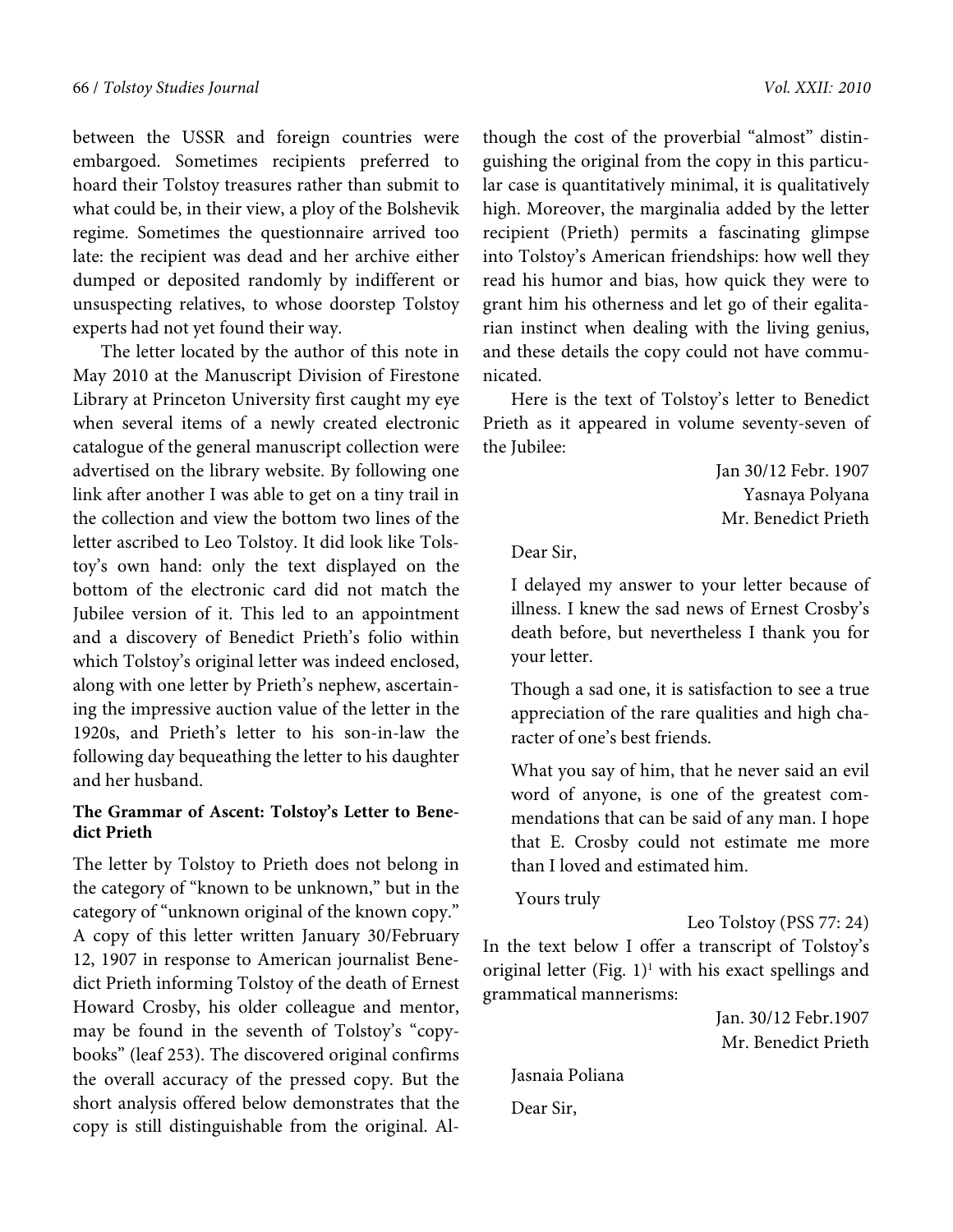Mr Beneut Frist San 3/4 Det. 190%, Gasnaca Galcana. Dear dir, Delais my answer, to your letter become of ilness I knew the sal news of Eines Trosby's death before, but dor your letter Phangh a Lad one it is a appreciation of the ware grande and high character of one's feeat friends. beat priends.<br>What you say of him that What you say a number & on any man. Those that I Crashy Cloud not estimate me more than I laved and estemated him.

Fig. 1: Tolstoy's original letter.

I delaid [sic] my answer to your letter because of ilness [sic]. I knew the sad news of Ernest Crosby's death before, but nevertheless I thank you for your letter.

Though a sad one it is a satisfaction to see a true appreciation of the rare qualities and high character of one's best friends.

What you say of him that he never said an evil word of anyone is one of the greatest commendations that can be said of any man. I hope that E. Crosby (will/would?/could? Illegible) not estimate me more than I loved and estimated him.

Yours truly

Leo Tolstoy

When he opened the envelope (Fig. 2) at his "Newark N.J 75 Market St. USA Америка" address and perused the short letter,<sup>2</sup> Prieth puzzled over the use of future tense in the sentence that could possibly be deciphered as: "I hope that E. Crosby will/would not estimate me more than I loved and estimated him." He added a meaningful query ("did?") in the margin next to Tolstoy's "will/would" under the impression that the great man must have confused his English tenses when referring not just to a deceased person, but of that deceased person's esteem for Tolstoy.

Let us note also that the Jubilee editors in charge of volume seventy-seven (V.A. Zhdanov and E. Ye. Zaidenshnur) entered their own corrections of Tolstoy's grammar and spellings. In addition to fixing the spelling of "delayed" and "illness" they made a conservative decision viz. the tense and kept the last sentence agreeably tamed by making it soundly provisional: "I hope that E. Crosby could not estimate me more than I loved and estimated him" (PSS 77:24). Completed in the late 1930s, the volume was revised according to the new ideological guidelines and was being rushed into publication on the wrong side of the fifties when Tolstoy's knowledge of English grammar could not be held suspect in the eyes of the world. In reality, Prieth and the Jubilee crew may have overlooked what is a deliberate, but heartfelt confusion on Tolstoy's part: When we examine the word closely, it is impossible to tell Tolstoy's intent, and we might speculate that such confusion was not accidental: Instead of the cautious subjunctive mood, its moodiness may well be spiritual. If grammar of any sort is involved, this is a plea uttered by Tolstoy to the spirit of his late friend in the language and syntax of their grammar of ascent.

What may have been perceived by some as only as a matter of speaking or a verbal prank, was sacramental knowledge and part of the language of kinship between Tolstoy and Crosby. We should not forget that Crosby was the man who gave up his brilliant legal career and state service in high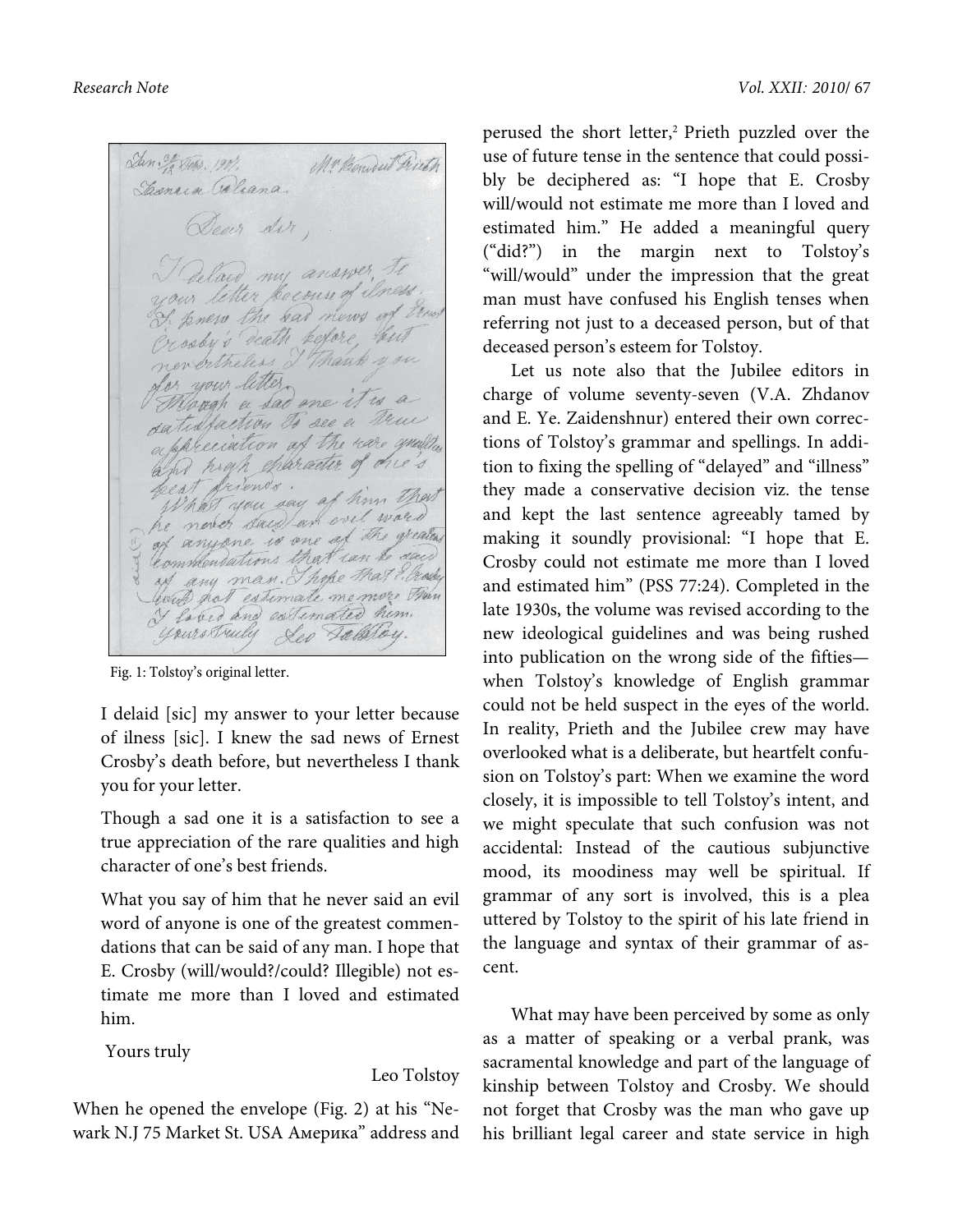office to embark on an unpredictable idealistic vocation after reading Tolstoy's On Life. He paid his new Russian friend a visit en route to America after quitting a brilliant post in Egypt as the result of reading Tolstoy. Tolstoy's confused use expresses a hope, based on his and Crosby's shared religious conviction that was reinforced by Tolstoy on every occasion after On Life. It was constantly echoed by Crosby as well: that physical death is a fiction and that reasonable communication is never interrupted by the physically manifest cessation of being.

The details of Tolstoy's friendship with Crosby are given ample voice in their own words addressed to each other through their correspondence.<sup>3</sup> Tolstoy was subjected to unsparing yet loving analysis in Crosby's books on his views, life program, and educational method. There are twelve books in all by Crosby preserved in Tolstoy's personal library at Yasnaya Polyana, although—significantly—not a single volume of the two written by Crosby on Tolstoy himself: Tolstoy as a Schoolmaster (1904) and Tolstoy and His Message (1904) are not there.

Crosby, too, may have influenced Tolstoy well—or on the contrary, not well at all. Of the books by Crosby preserved in Tolstoy's library, his militant brochure against Shakespeare in "Shakespeare's Attitude toward the Working Classes" (1902) accelerated Tolstoy's completion of his crusade against the bard in his own notorious essay. Crosby's hymn of non-violent resistance "Fiat lux" from Plain Talk in Psalm and Parable (1899) inspired Tolstoy's prose translation of the poem (40: 341-42). Plain Talk and the more heavily annotated pages of Crosby's The Earth-for-all-Calendar (1900) motivated Tolstoy to compile The Circle of Reading (Круг чтения, 1903-08).

In keeping with his propagandistic method, Crosby never hesitated to quote Tolstoy's approval of his work or draw examples from Tolstoy's life and pamphlets for the most radical authorization of unusual kinds of social reform. Judging by this brief citation from an entry on Crosby from The

Mr. Benedict Newark.  $\sqrt{ }$ Anehun

Fig. 2: Envelope

National Cyclopedia of American Biography, he succeeded:

Referring to his [Crosby's] new book of verse, "Plain Talk in Psalm and Parable" (1899), Tolstoi wrote: "I like the book very, very much. Some of the pieces—the choice is difficult because all are very good—I will have translated into Russian and published. There is nothing more new and interesting than the most common subjects looked at from a Christian point of view, and that is what you are doing in your book, and doing with talent and sincerity. (10: 61)

Crosby was not in the least timid, quoting Tolstoy's blurbs about himself in the pages of The Whim which he edited with Prieth:

Hear what great men and good say of Plain Talk in Psalm and Parable, by Ernest Crosby. COUNT TOLSTOY says: I like the book very much. Some of the pieces—the choice is difficult because all are good—I will have translated into Russian and published. (Front Matter, December 1901)

The above volume, "handsomely printed & bound, gilt-edged on deckle-edge paper" (ibid.) would not have sold so well at its \$1.50 price without Tolstoy's endorsement.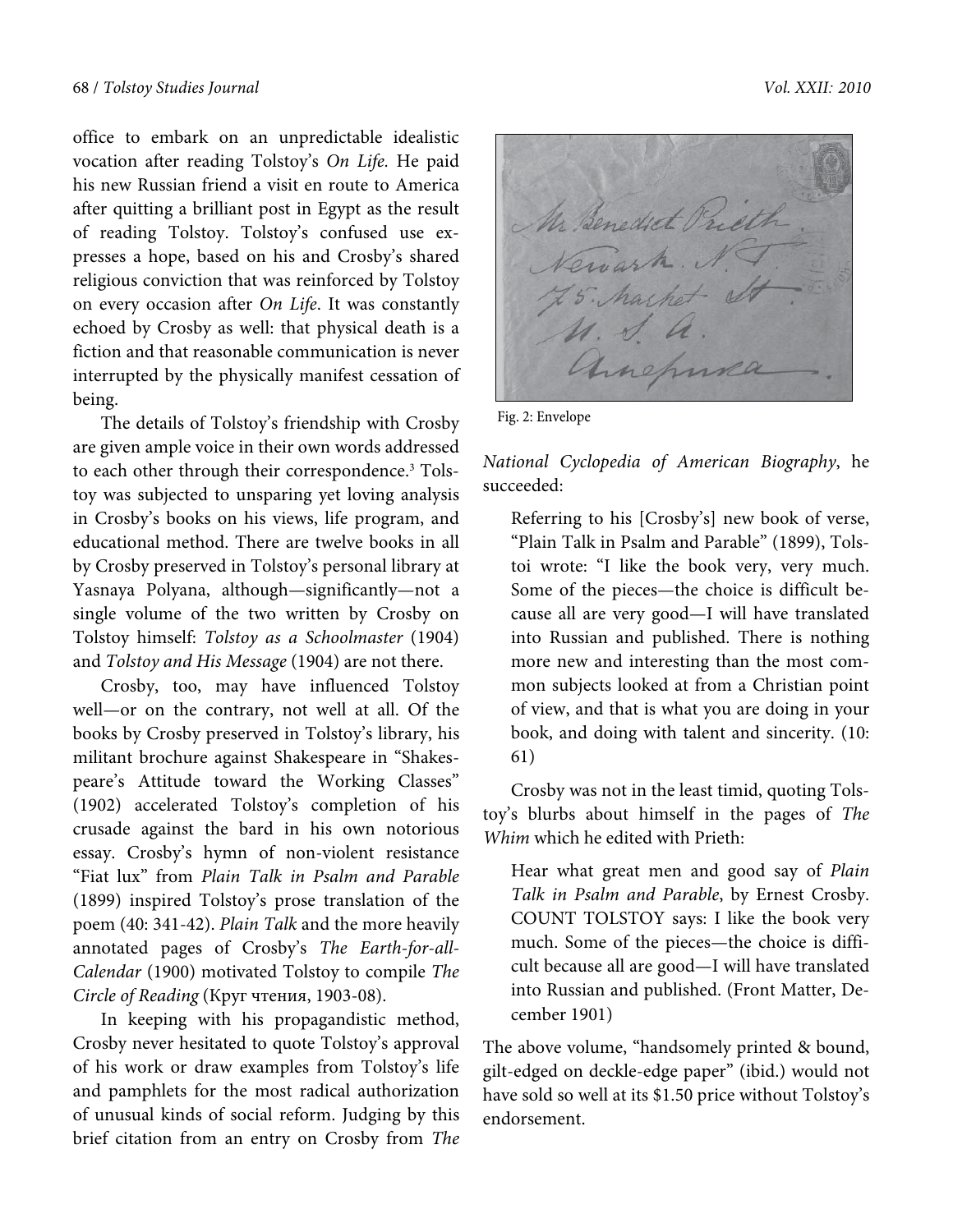These elements of "back-slapping," this free exchange and fair use of religious chants and canticles between Tolstoy and Crosby, are important for a better understanding of Tolstoy's interest in American reform movements and their literary expressions at the turn of the century.

The book that Tolstoy "had translated into Russian and published" took a new turn to become The Circle of Reading. It underwent vigorous editing before its second edition during the last full year of Crosby's life, which was the year after The Whim ceased to exist. The Whim played a role in this transformation of Tolstoy's project, and Tolstoy's familiarity with Crosby's and Prieth's journal merits closer examination. In the space remaining, I shall concentrate on the journal and on Crosby's and Prieth's contributions in it as the two coeditors, and on Tolstoy's responses to the journal, as well as his mostly non-annotated borrowings from it for The Circle of Reading.

# **A Periodical without a Tendency (On Whim-Whams and Whimsies of Anti-Militarism)**

The Whim was founded in 1901 in Newark, New Jersey, and purported to publish twelve issues a year, on sale for a nickel each or fifty cents for an annual subscription. The journal began as "the official organ of the Grand Order of Whimsical Folk" under whose auspices it was supposed to be "published ever and anon, or say once every month at 26 Campbell St., Newark, N.J." People who think droll or whimsical thoughts" were asked to contribute with the promise of a royalty of "one thank per page" (Front Matter, September 1901). With this free-floating tendency the journal seemed to be imitating its British non-sectarian brother The Crank where Crosby was publishing his poetry. And so he was in The Whim as well, such as this gem from the melancholy garden of pseudo-Victorian delights:

I spied beside the garden bed A tiny lass of ours, Who stopped and bent her sunny head

### Above the red June flowers.

Plunging her nose in the petals at the end of the poem the girl asks the rose if she "smells just as sweet to you/As you smell sweet to me!" ("In the Garden" 132).

The journal was discontinued, however, in 1905, a little less than two years before Crosby died. Its brisk and hopeful start and then a speedy downward trajectory were due to its lack of focus, absence of talented content, and erratic political substance: the editors never resolved the question of coverage for their journalistic task.

In the first years, happy parents were sending in testimonials about the demonstrated practicability of Tolstoyan non-violent methods in raising their children. In one instance, a parent at first found it incredulous that Tolstoy would instruct his young daughter Sasha not to pummel a naughty boy who had struck her. But he bethought himself after an incident in his own family and contributed a story about how Tolstoy had helped him change his mind. His son Howard came home complaining one day about a bad boy next door who kept trouncing and stoning him, and the parent—this testimonial appeared anonymously—surprised even himself when he suddenly advised his boy to bring sweet peaches to his enemy. "The peach was accepted. The enemy was thus at small cost killed, so to speak, & a lasting lesson of the uses & powers of love was left in the mind of my boy. He has no enemies now and needs no protection" ("Another" 20-21).

From the very beginning, the journal took a humorously-satirical approach to social ills and governmental folly. In his story "Wanted: A Statesman" the author Lee Byron warned against encouraging a complacent attitude in government servants who failed to protect the populace from the greedy Morgans and Rockefellers. In a feature "Luxuries of Modern Dying," C.P. Holt attacked the wasteful habits of philistines who catered to the ever-growing appetites of the funeral industry.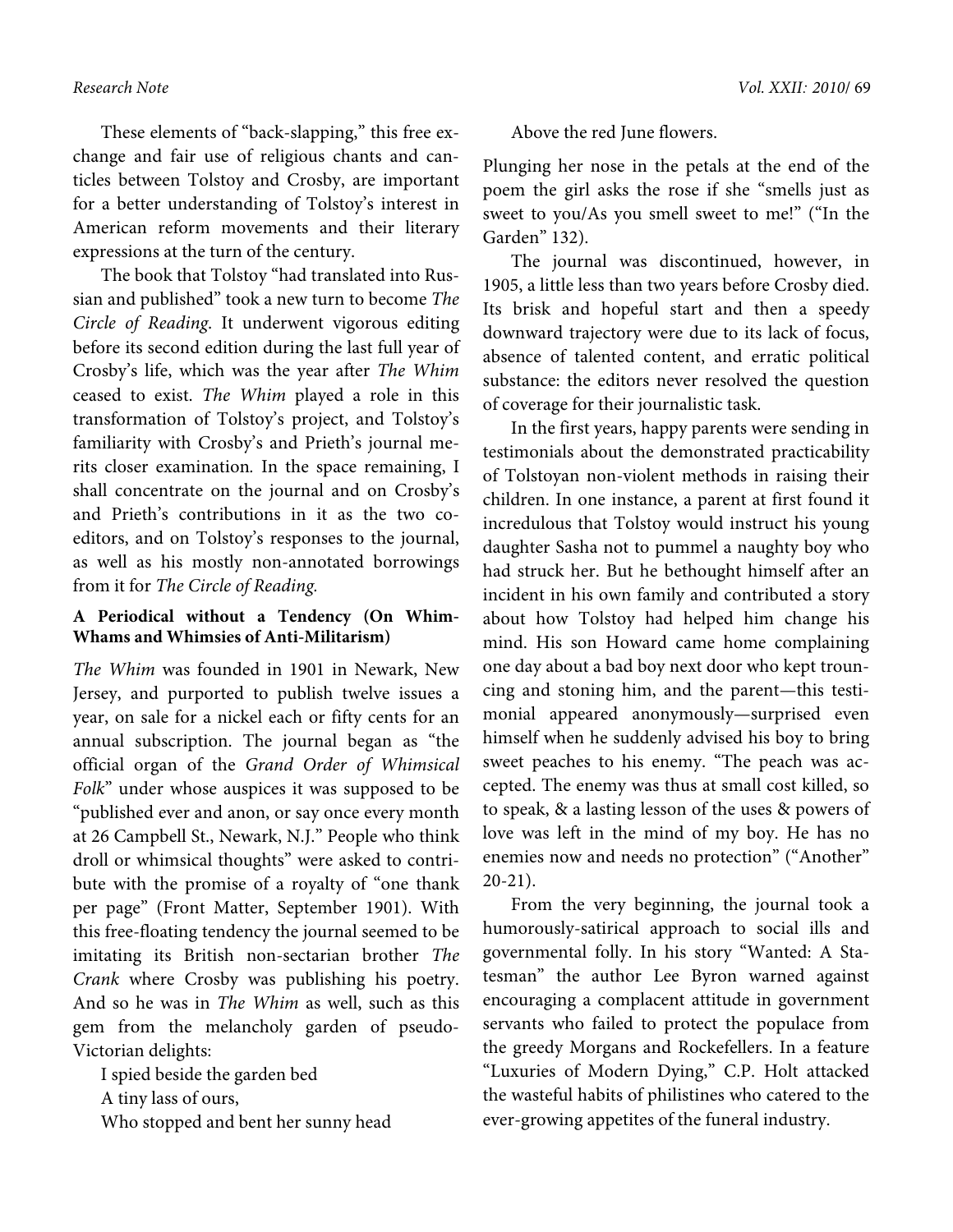But gradually even stories about garden roses and the virtuous upbringing of children began to sting and the after-taste was acrimonious. Witness the following ham-fisted allegory from Bolton Hall, one of the journal's more prominent voices:

"Now, Georgie dear, there's your bayonet."

"But can't I stick somebody with it?"

"No, love, it's only for Sunday School drill."

"But I want to shoot something with my gun, some Spaniards or strikers or somebody."

"Oh, Georgie, that would be wicked—at least it would be wicked unless the President or a real Captain told you to. But what are you going to call your company?"

"Well, Miss Church, you said we could call it after anyone we reverenced, didn't you?"

"Yes, dear, and I thought the Christian Corps would be best. You know you're soldiers of the cross."

"Yes, teacher, we want Christ in it, although he wasn't so good a fighting man as general Hell-Roaring Jake Smith; so we are just going to call it the 'L Roaring Christian Brigade'" ("Church Militant" 142-143).

Beneath this shouting match with militancy there appeared a symbol of the Spanish fly and beneath it a non-authored inscription: "The adoration of a piece of colored bunting is frequently called Patriotism. This is a misnomer. It's (sic) correct name is Idolatry or Fetish Worship" (143). Compare this with a religious levity of the earlier Hall: "'Fear the lord,' said the Clergyman. But my Soul answered: 'I am not afraid of God. He is a friend of mine' (Bolton Hall)" (Back Cover, volume 2, December 1901).

The Whim soon stopped being witty; and when this happens, a journal of this kind is no longer worthy of serious attention. Non-sectarian elegance and charlatanry with a calculated lack of tendency turned into dull screechy anger. (The early Whim was something of a cross between "Shouts and Murmurs" of The New Yorker, the self-help pages of The Christian Science Monitor and send-ups of political judgments in  $n^{+1}$ ). But in its third year, The

Whim was already showing signs of exhaustion and powerlessness as regards its societal effect. Readers who used to like spending their nickels on "The Organ of no particular class of people," a periodical that "confined itself to no particular set of ideas" but chose as its purpose "steadfastly to seek after Light and Truth, even if it grope and stumble in so doing" (the obverse of The Whim's earlier front covers) began to complain. Instead of listening, the editors laughed the complaints off, retorting with an acrostic with a phony signature in an issue from August 1903:

**A** question while I write the name:

**W**hy this 'without a tendency'— **H**ow can you, making such a claim, **I**n each page 'roast' so heartily **M**ilitarism's deeds of shame?

J. Spargo. (Front Cover)

But it turned out to be no more than a makeshift to switch gears from "whim-whams" to "whimsies" in the subheading for that section of the journal that traditionally served both editors and contributors as an outlet for venting their social anger. One of the best features of the journal used to be its apocryphal whimsies, many borrowed and paraphrased from Tolstoy and ascribed to sages with Arabic names from the glorious epochs of Cordoba and Granada. But many real sages from early and modern eras had also been included, from the likes of Firdausi, Lao Tzu, Rumi and Sakuntala alongside Epictetus and Carlyle.

These inspirational short sayings provided a breathing space between the mounting political bullfights. As years went on, the sayings were replaced with quotes from the American Constitution and the Founding Fathers, replete with doomsday captions to their dashed hopes. The journal was also morosely self-centered and preachy about its most precious ideological concepts, sometimes wholly without concern for the context. For example, this adage appeared in its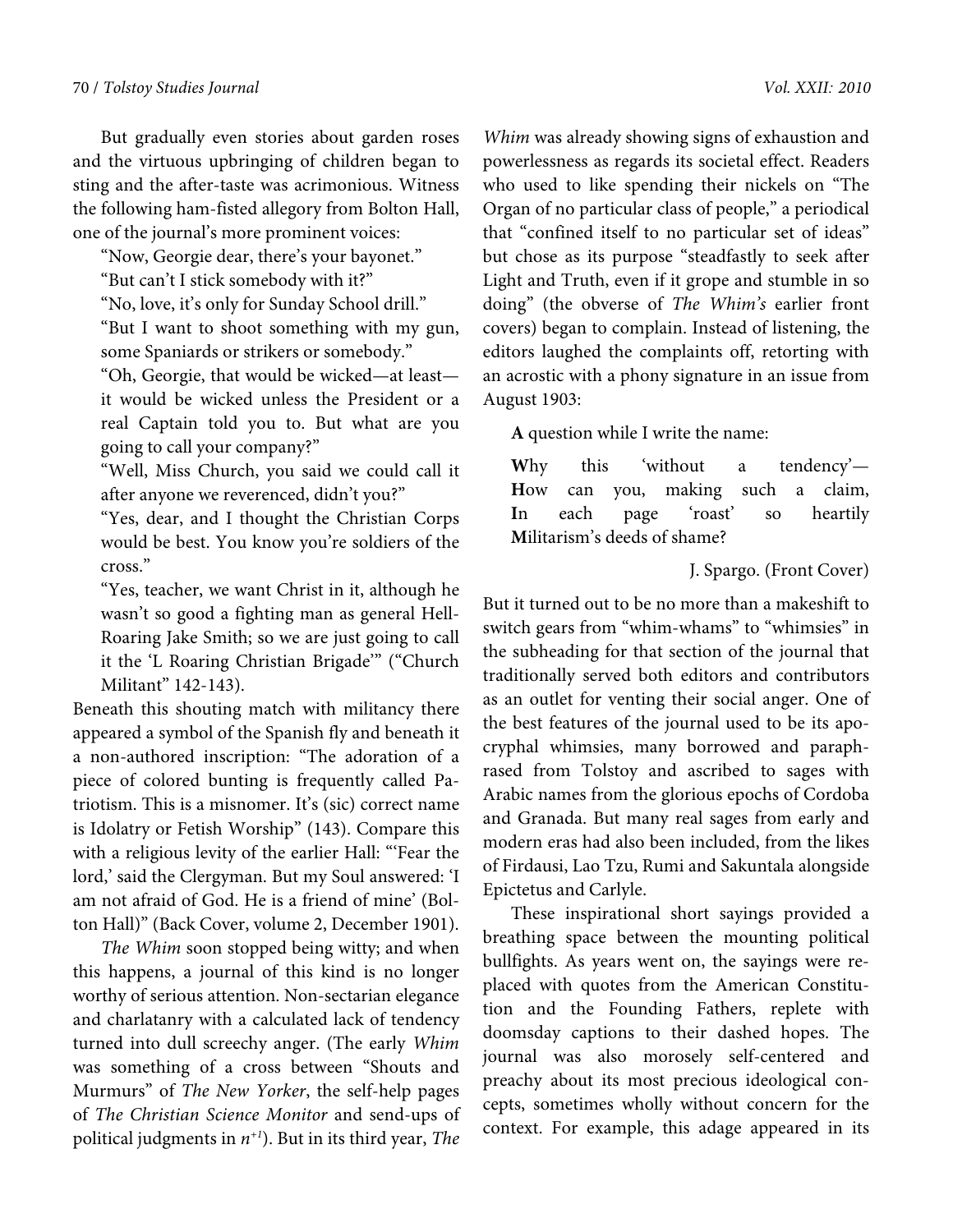pages in the month of April 1903, when the more serious periodicals that cared about non-violence and state-sponsored crime were responding in editorial columns, forums and op-ed pieces to the vicious pogrom in Kishinev: "No one can injure a man who refuses to be hurt. You may kill him, but you cannot touch the man in him" ("Unsigned aphorism"). This was a very unwise tone for a periodical whose editor and chief spokesman (Crosby) was Chairman of the New York Committee of Friends of Russian Freedom.

Of the contributors, only Crosby had the wherewithal to keep the journal's intellectual level sufficiently elevated. Participation from other sturdy minds like Aylmer Maude or Bolton Hall was too episodic. Crosby's stakes in the periodical were not as high as Prieth's, who was still an apprentice in the publishing business and for whom The Whim was not only his best brain child to date, but also a welcome occasion to cure the amateur stutterings of a beginner writer. The latter sound loudly in "Plutocrat's Chant":

Tell me not in mournful numbers Trusts are but an empty dream, And the merger dead that slumbers And things are not what they seem. Trusts are real, trusts are earnest, Wealth unbounded is their goal, Dust thou art, to dust returnest Was not spoken of King Coal.

Snugly inserted on to the next page (facing the poem) was a prose sketch by Prieth titled "A Tragedy." In this sketch, the reader is given to believe that a desperado, who calls a revolver his "best and only friend" while taking it out of its holster now that the "fatal hour has come," will shoot himself that very instant—perhaps uttering another one of these pompous concluding remarks. Prieth killed the philistine and the Jewish usurer with a single stone when he upset expectations and created a questionable anti-climax:

Come, old friend, and may God forgive me…So saying, the man looked fixedly at the gleaming weapon a long, long while. Then he replaced it in it's case (sic) and took it to Mr. Solomon Levy, where he pawned it for \$3.75. –B.P. (163)

Crosby used the journal for other purposes, first of all to publicize his own forthcoming books and other authors friendly with his agendas. Secondly, he sprinkled its pages with multiple references to, and quotes from, Tolstoy, who in fact never once published there. And thirdly, he on occasion used The Whim to record his courageous contests with the establishment, rejected or silenced by the leading conservative media, which he wished to see publicly disputed. Consider, for instance, Crosby's "A Word to Dr. Talmage," earlier rejected by The Christian Herald. In 1901 when The Whim had just started, Crosby may have entertained higher ambitions for the periodical, publishing such serious pieces as the poem "Ye Anglo-Saxons," which begs comparison in subject matter, at least, with Burns or Shelley. But in 1902- 1906, Crosby was already a recognized author with a life of his own. He published in too many venues at once, which guaranteed that The Whim would remain what it was—a whim.

It had become an unaffordable expense in 1905 when it was discontinued, a year or so before the time of Crosby's death, after a short bout with pneumonia, on January 3, 1907, at age fifty. A halfyear before Crosby died, Tolstoy had written him (late in April 1906) that he wished to see him again at Yasnaya Polyana, chastising Crosby for wearing himself out. (This was in the same letter where Tolstoy congratulated Crosby's mounting output and remarked on his Garrison book only tepidly.) He hoped that Crosby could find the time to visit at some point in 1906. He knew this would be their last meeting but he was sure that the first departure would be his, not Crosby's:

You are still a young man and can have the opportunity to see the great change. Not so I.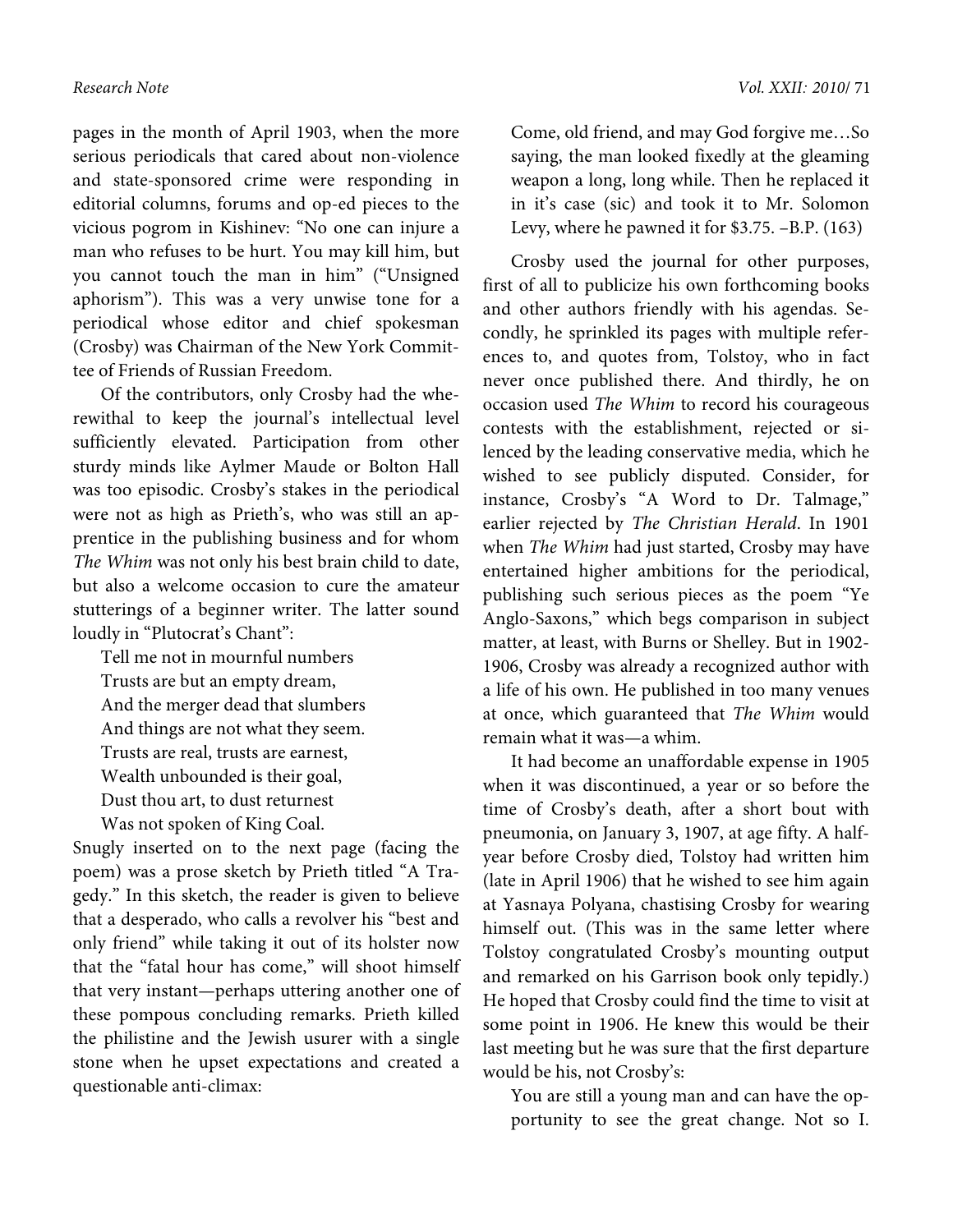Therefore the sooner you come the more chances I will have to see you again before my great voyage.

Your friend

Leo Tolstoy (PSS 76: 138).

Had Crosby paid that visit, the conversation would surely have turned to The Circle of Reading, which was being heavily revised. They would also have discussed the recently retired The Whim—which was, as yet, the undisclosed source of many citations in Tolstoy's famous calendar of wisdom.

Tolstoy's first mention of The Whim ("Вим" (Vim) in his pronunciation) occurs at the end of April 1904, when thanking Crosby for sending him the existing issues (by then, volume seven through issue number three had already appeared). He did not expand on his reactions beyond observing that he was glad to notice Crosby's own verses in print. In the same letter, Tolstoy informed Crosby of a special fancy he had developed for using Crosby's verses as epigraphs for his own work. Again, Tolstoy avoided any specifics, noting only that the prefaced work in question was written against "this abominable war" (PSS 75: 89). The work was "Bethink Yourselves!" ("Одумайтесь!" 1904). This long tract against The Russo-Japanese War is famous not only as a brilliant piece of Tolstoy's mature pacifism, but also as a multi-genre literary parade of multilingual aphorisms. Tolstoy chose only the best entries as vehicles for his cause, and his selections are all very inventive and fitting.

Without exception, they are also skilled adaptations. Tolstoy's prosaic paraphrase of Crosby's anti-war canticle singing the joys of non-violent strength places the poem after the philosophical dispute between Origen and Celsus, but before Kant (adapted from Religion Within the Limits of Reason Alone) and before Epictetus witnessing before God (PSS 76: 132).

Goodness of heart and honesty aside, Tolstoy knew that his American friend was still too much the son of Presbyterian clergyman and scholar, still

somewhat the high profile career lawyer and lessthan-mediocre poet. When he spoke on spiritual topics alone, Crosby was often verbose and bombastic. But Tolstoy was also quick to notice Crosby's other virtues, his shrewd and pithy oracular art that clothed a passionate religious message in political or civic rhetoric. The aphorisms in The Whim that accomplished this were all short, pungent, playful, on the mark, and many of a loosely attributed sort, more of an interface of world wisdom, than a calque from language to language.

Ever since the 1840s, Tolstoy had been routinely rewriting everyone across languages and genres, ignoring the divisions between the sacred and profane: Catherine the Great's Instructions; Laurence Sterne; Russian and European holy vitae for his ABCs and Readers; Plato, Victor Hugo, and Maupassant for his cheap popular editions. By 1880, Tolstoy regularly prefaced his work with verses from the gospels and a few favorite thinkers like Pascal or Kant.

From the early to mid-1880s, Tolstoy's roster of prophets and sages worthy of inclusion in his "forum for reading" was expanding to include Xenophon, Socrates, Jesus, Epictetus, Marcus Aurelius, the Brahmins, Buddhists and Hindus, Lao Tzu, Confucius, and his favorite moderns, from Rousseau, Voltaire and Lichtenberg to Kant and Schopenhauer. Yet it was only in the years following Crosby's Plain Talk in Psalm and Parable (1899) and The Earth-for-All-Calendar (1900) and then in the short era of The Whim (1901-1905) that Tolstoy increased the representation of his contemporaries. These included Arnold, Ruskin, Amiel, and a large number of Americans: Emerson, Thoreau, Channing, George, Mallory and also Judge Parker, whom Crosby had supported in his bid for Presidency against Theodore Roosevelt and his imperialist policies.

Of course Tolstoy's Harmony and Translation of the Four Gospels, as well as his lifelong career of selective and wholly unembarrassed adaptations of the world's wisdom, served him as a blueprint for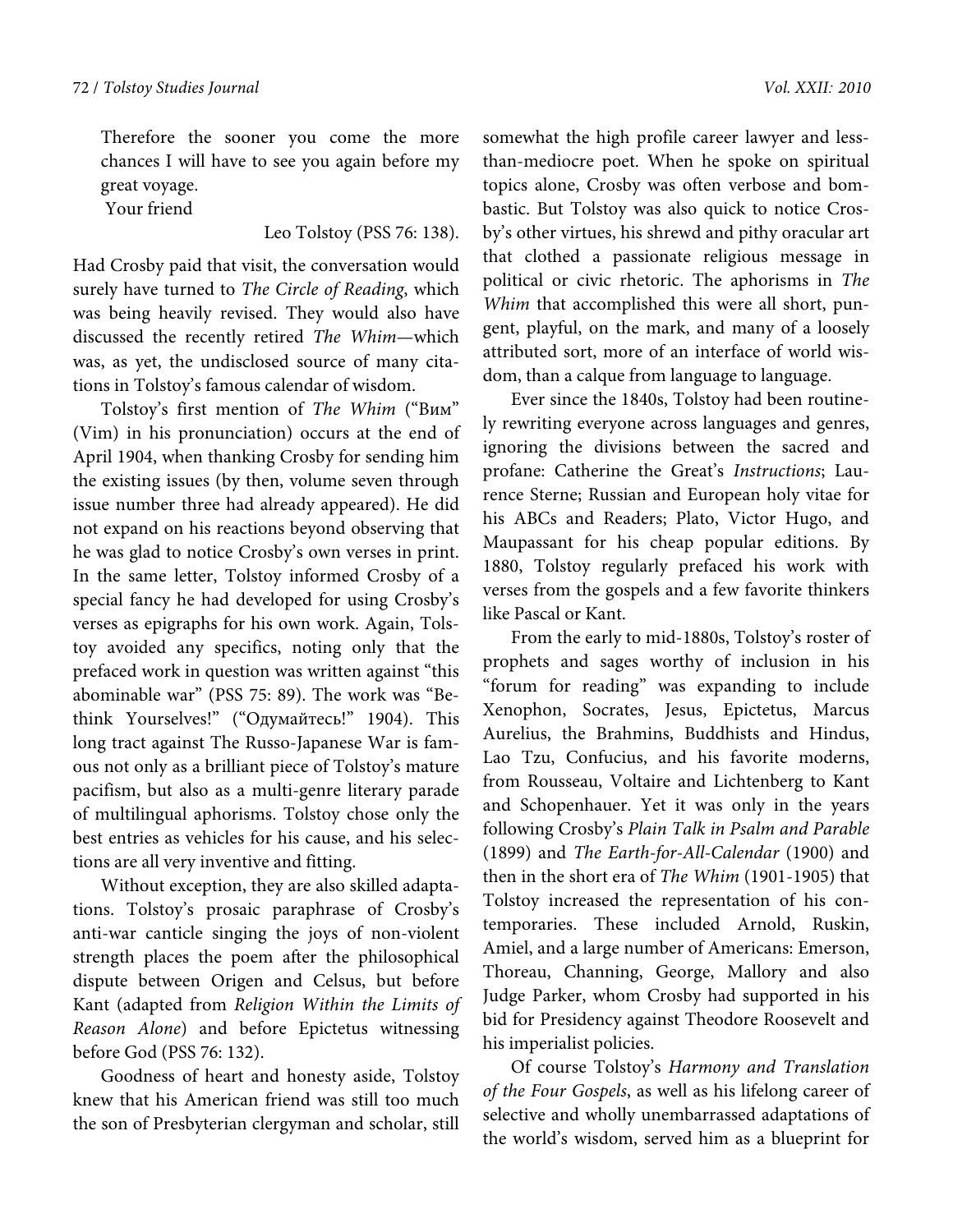his trademark creative misprision of the holy in The Circle of Reading. This important antecedent he sat down to explain on his birthday (August 28, 1904 (old style)) after a full season of immersion in The Whim-sies since April that year:

But what bad there may be if people who love some authors would try to represent them in such a way so that these authors would be more comprehensible and appealing to readers? …If only this were a longstanding attitude toward the Bible and especially toward the gospels. (PSS 42: 472)

When he was writing this, issues of The Whim were still arriving: the first (August) issue of volume eight must have been already on his desk at the end of the month. In the Preface, Tolstoy wrote: "The thoughts assembled here have been borrowed by me from a very large amount of writings and collections of thoughts, primarily in English (a list of all these books and collections is appended at the end)." Tolstoy goes on to explain that most of the multilingual sources represented in his collection were really all translated from English sources and that he was shortening and paraphrasing everything relentlessly. The goal he was trying to achieve was to shear off all error from the long-winded wrong-headed wisdoms "with their poor, superstitious, often silly and crude aspects" and rephrase them in his own words, thus bringing out their edifying and pleasurable effect. Tolstoy apologized in advance for these views on translation which he was sure would be considered "criminal" (преступным), but he also advised us to reconsider as superstitious our hoary reverence for intellectual property: what matter is it to whom any given work is ascribed (кому приписывается сочинение)? (42: 470-73). Tolstoy reduces the problem to that of property, leaving out other issues: respect for others' opinions, convictions, intonations and wordings—and for the whole of another's system of thought. Nonetheless, Tolstoy warned the intrepid who might dare to trace his renditions back to their original sources:

If there would be those willing to translate this book into other languages, I'd advise them against trying to locate in their native tongues the originals by the Englishman Coleridge, or the German Kant, or the Frenchman Rousseau, so if they would really like to translate, let them translate from mine (переводить с моего). (PSS 42: 473)

This was the longer version in the draft of the Preface, beyond a doubt the most explicit of all comments Tolstoy ever made about his entitlement to poetic appropriation and mystification. The final and very short preface for the second edition completed in March 1908 shows more deference for the original and the reader (PSS 41:9). Still, Tolstoy was a writer very little burdened by "anxiety of influence." It was mostly through Crosby and his acquaintance with the Anglophone collections of beautiful thoughts that Tolstoy honed his skill as creative pilferer of others' aphoristic sayings in the early 1900s. The Earth-for-All Calendar and The Whim are short-listed in the acknowledged sources or major sources (Список основных источников) for the collection (PSS 42: 586-89). From that moment on, Tolstoy may have enjoyed writing long tracts as an excuse for having many chapters "epigraphed" with a Whim-styled adage. Tolstoy's own "Bethink Yourselves!" was put on the same short list of sources for The Circle.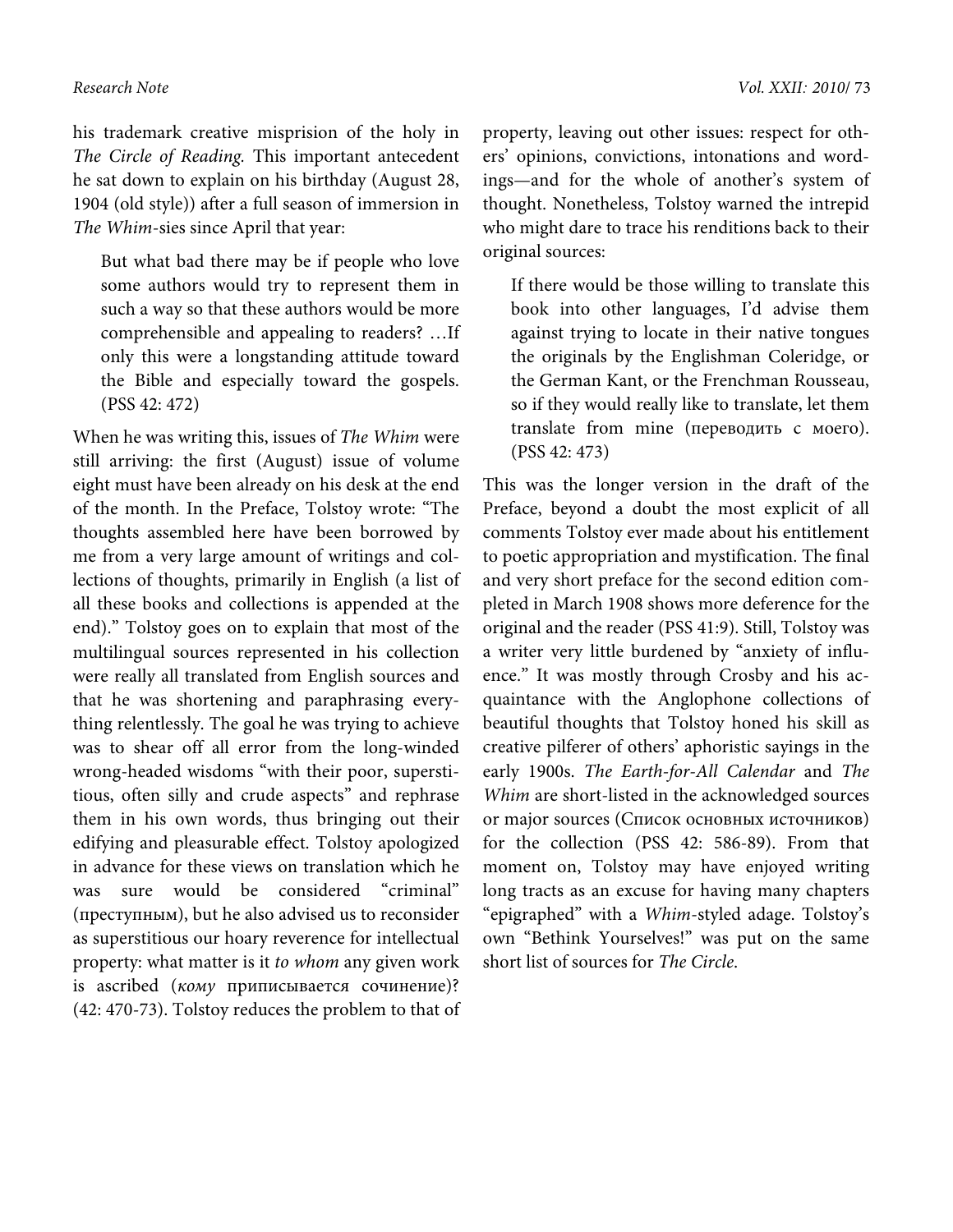#### 74 / Tolstoy Studies Journal Vol. XXII*:* 2010

Crosby was very much an integral part of Tolstoy's daily readings and preoccupation from August 1906 through January 1907. The use of an unexpected tense in Tolstoy's letter to Prieth commemorating Crosby, which was grammatically consonant only with immortality, was not the sole good-spirited forgery committed by Tolstoy for the sake of Crosby and on Crosby's prompt. Thus in the Circle of Reading for 17 November we read:

Нет ни прошлого, ни будущего, потому что кто же когда проникал в эти призрачные царства. Есть только настоящее. Не беспокойся о завтрашнем, потому что нет завтра. Живи в нынешнем и для нынешнего, и если твое нынче хорошо, то оно добро навсегда.—Журнал "Вим"

[There is neither past nor future, for who has ever penetrated those nebulous kingdoms. There is only the present. Don't worry about the future, because there is no tomorrow. Live in the present and for the present and if your present is good, it will be good forever. —The journal Whim] (PSS 42: 259)

To anyone who has read Tolstoy's On Life (1887), this thought appears to be coming directly out of that tract or the many rehearsals of the same thought before and after 1887. Tolstoy's notations on his copies of The Whim demonstrate convincingly that spiritual aphorisms were about the only thing that interested him in the journal.<sup>4</sup> He frequently underlined and circled most of these, at least fifteen per issue.

The above, however, is neither a real borrowing of anonymous nor apocryphal wisdom from the journal. In the August issue (number one of volume eight) for 1904 that had appeared shortly before Tolstoy started on his Preface, we find a long discursive obituary written by Crosby to one Mayor Jones of Toledo, who was described as epitomizing Tolstoy's very understanding of living lovingly and well as if there were no tomorrow.



Fig. 3: October 1902 front cover of *The Whim.* 

Tolstoy's similes of readiness to die are quoted in the obituary. The Whim also lamented:

It is an unfortunate fact that most of us live largely in the future. This is not always the result of an optimistic temperament. […] But yesterday a friend said to me 'at least there is always something to look forward to'. Deluded soul! Is the future, then, fraught with greater significance than this very moment to which you accord scarcely a passing thought?…Away with these shadows and phantoms! Only the present is real, the golden Present, and no time is so important and critical as this very moment. …Let the dead Past bury its dead. Let us pray for strength to meet the Future valiantly. Today is today, and it behooves us to live it bravely and gladly. You say this day maybe your last on earth? So much greater reason then, for making the most of its every second. ("Notes")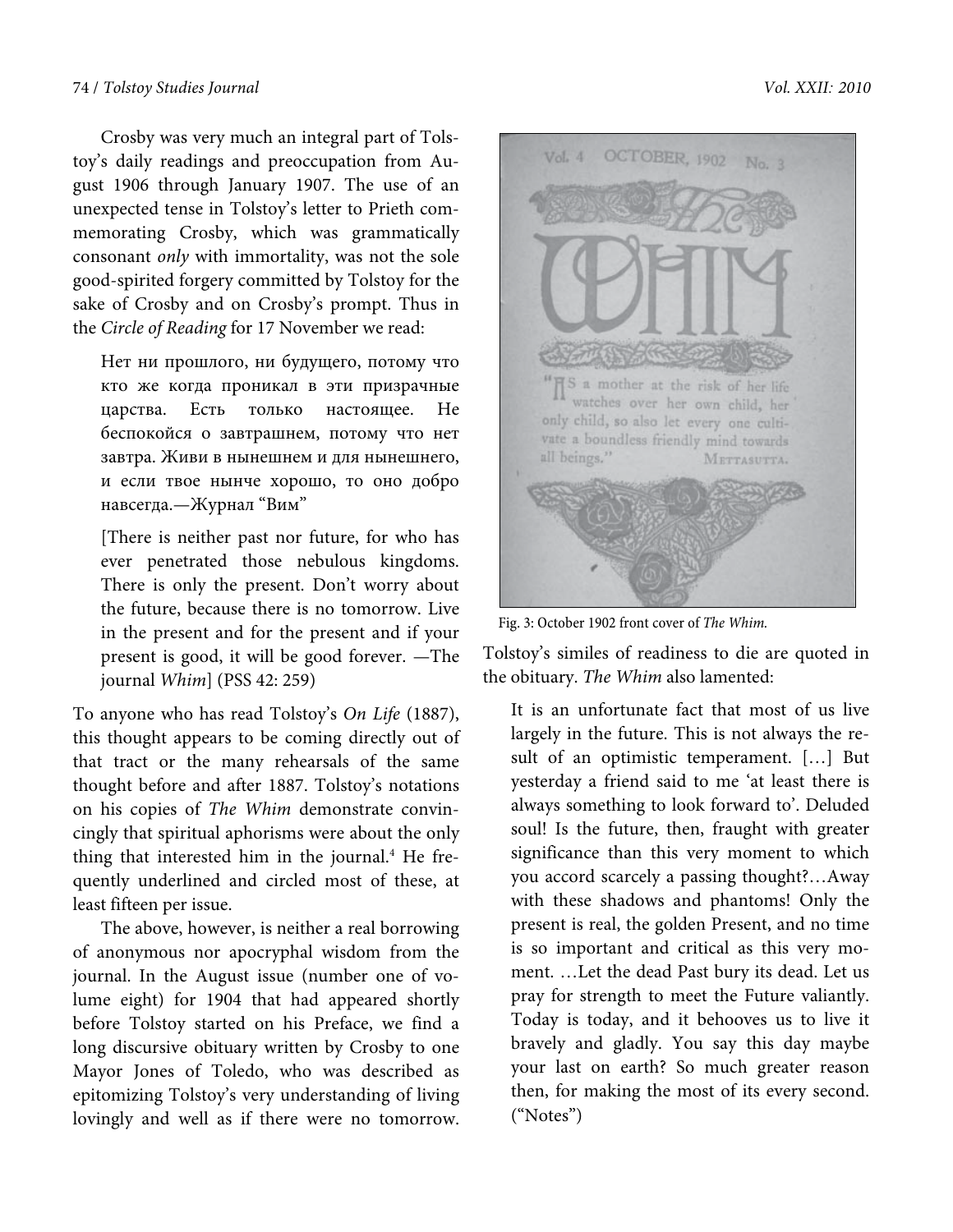In a grateful gesture to the journal, Tolstoy forgave The Whim its distaste and attributed to it a thought that was really his own. There were opposite examples as well. After placing a quote from Crosby's poem, previously utilized as an epigraph for chapter ten of "Bethink Yourselves!" for the readings on January 27, Tolstoy leaves unattributed to The Whim a quote from Mettasutta right below Crosby's poem, borrowed by him from an October 1902 front cover (Fig. 3):

As a mother at her risk of her life watches over her own child, her only child, so also let everyone cultivate a boundless friendly mind towards all beings. (Front Cover)

Tolstoy translates the thought beautifully, and keeps it as his own selection, leaving The Whim "uncredited":

Как мать, рискуя своей жизнью, воспитывает и оберегает свое детище, свое единственное детище, так пусть каждый человек воспитывает и оберегает в себе дружелюбное чувство ко всему живущему— Метта-сутта (PSS 41: 62).

### **Benedict Prieth: The Vim and Vigor of a Good Life**

A few final words are in order to commemorate the second man on The Whim team.<sup>5</sup> The man who preserved Tolstoy's letter was the namesake of his father, Benedict Prieth Sr, a first-generation emigrant from Germany who settled in Newark where he founded a German-language newspaper, Freie Zeitung (1858). When he died in 1879, Prieth's mother, Theodora, took over the business. Benedict Junior was born in 1869 or 1870 and attended Princeton University, graduating high in the class of 1891 ("Great Day"). In 1893, he joined his brother Edwin in managing Freie Zeitung while trying his hand at political journalism and publishing entrepreneurship.

Prieth earned notoriety as an anti-American German gadfly publishing frequently against American participation in World War I. His letter to the editor of The New York Times appeared on December 19, 1914 under the heading: "Some Dissenting Views. German-Americans Want Fatherland to Fight to the End." Prieth wrote:

We Americans of German extraction want Germany to fight to the bitter end, and we are encouraging her to do so with every means in our power. We are sending large sums of money to the German and Austrian Red Cross and we are encouraging our German friends and relatives to keep up the fight, as we all know that Germany will triumph in the long run.

A year later Prieth still persisted, as in this letter to the editor:

The Germans have been outnumbered from the very beginning and still are, but superior discipline, organization, experience, and efficiency have enabled them to triumph so far, and will no doubt continue to do so until their enemies are completely overthrown. ("The Need")

A campaign of victimization soon ensued. On May 2, 1916 The New York Times published documents proving Prieth's backing of anti-Presidential critics. His letters to the New Jersey Republican State Committee were publicized as evidence. Although he still managed to publish on December 26, 1916 a short denunciation of Wilson's plans to enter the Allies' bid for territorial conquest, this was the last he wrote on the war to The New York Times. In 1917, his feature articles in Freie Zeitung were construed as seditions and treasonous acts. Under the Penal Code of the United States for Espionage the brothers Prieth were arrested, and their newspaper offices raided. They were put on trial in the fall of 1918, which ended in a disagreement and all indictments were dismissed.

Even as they stood trial the brothers turned their newspaper over to their employees as a cooperative venture and Benedict ran for commissioner in Newark while under indictment. He was defeated. Prieth died of a heart ailment aged 64 on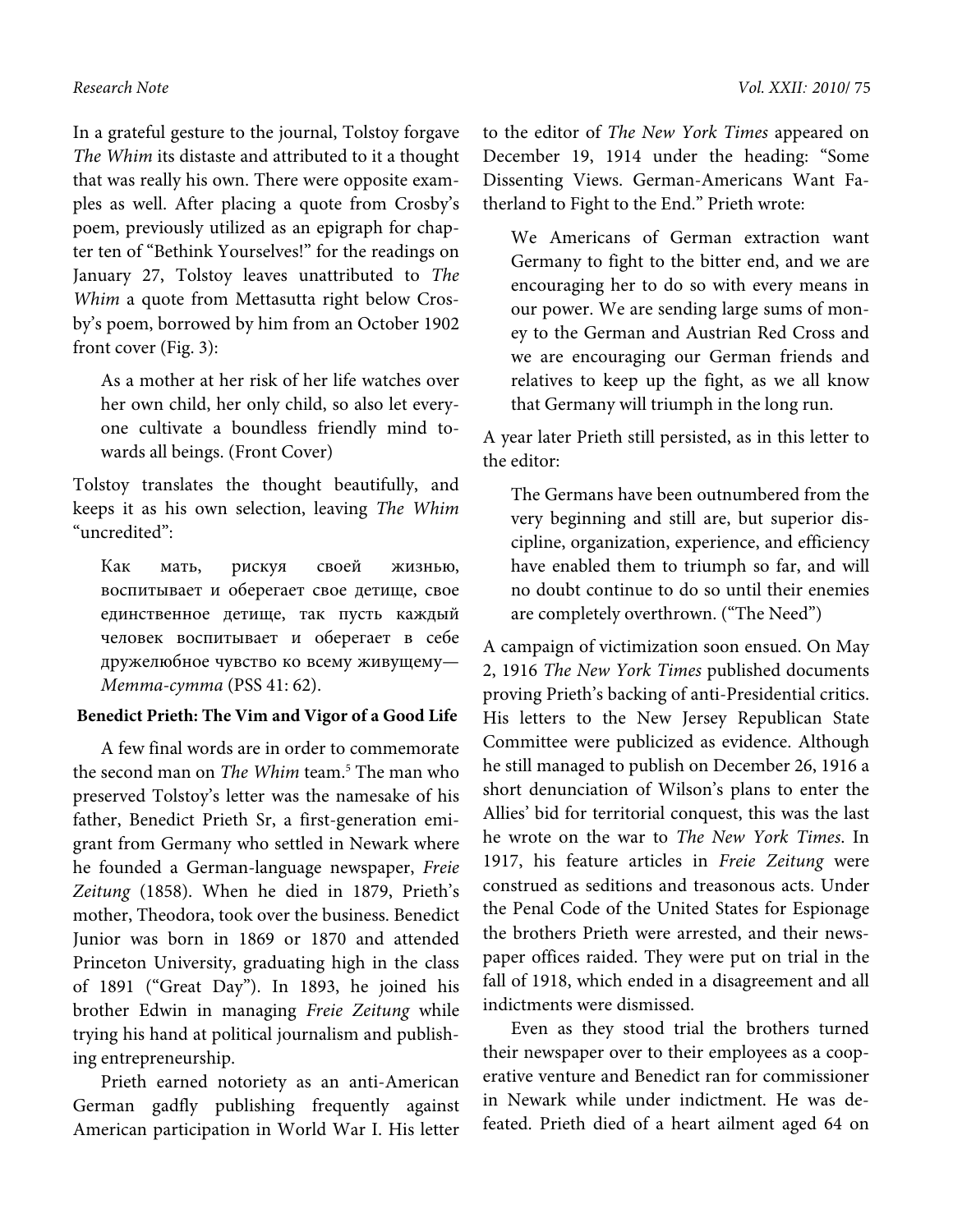October 1, 1934. His obituary was published in The New York Times October 2, 1934.

It is hard to say why Prieth recalled Crosby's and Tolstoy's letters in 1925 and decided it was time to take steps to preserve them from a loss in case he died suddenly. It is unclear also why he first wrote to his nephew, Faber Eberhard, asking him to assess the letters' value. On November 30, 1925 Faber supplied this information to his uncle:

I return herewith your original letters from Leon Tolstoy and Ernest Crosby. They are both immensely interesting. I happened to show a connoisseur of important letters the one from Tolstoy and he estimated that it would be worth at least \$600.00; so you better take great care of it. I appreciate very much the opportunity of seeing these two originals.

> With best regards, As ever F.

### P.S-Did Feick succeed in breaking your rib?<sup>6</sup>

The very next day, Prieth wrote a lengthy letter to his son-in-law, Phil Townley, also of New Jersey, husband of daughter Marcia, explaining that he wished them to have the letters as precious gifts:

Dear Phil:

Enclosed I am sending you two letters which I received long ago, one is from Ernest Crosby, and the other from Leo Tolstoy. You will note that each of them bears date of Feb.  $12<sup>th</sup>$ , though one was written in 1906 and the other in 1907. Also a letter from (title illegible) Faber in which he says something about the value of the Tolstoy manuscript. I know that the letters in his handwriting are very rare, inasmuch as his ordinary correspondence was taken care of by his emissaries. But he loved Ernest Crosby so much that he wrote me in his own hand, knowing how closely Crosby and I were associated. These letters are a present from (end of first page) me to you, and you have my permission to dispose of them as you see fit.

I am very sure that you will hold them in the same veneration as I have always done. I am giving them to you because I thought that in case of my sudden death they might be overlooked and possibly thrown away and would grievously vex my spirit [illegible] amid my death—drinking ancestors in Walhalla, surrounded by and wailed upon by Walküres of matchless beauty.

Now that you know what sort of an old Teuton Heathen I am, and believe in the mighty fists and unquenchable thirst of Thor, Wotan, Loki and other gods of the ancient Nordic hagiography, I trust you will pardon my shortcomings and pray to whatever gods you believe in to absolve me.

As ever,

your Dad7

Prieth is right about being proud that Tolstoy wrote to him in his own hand: on the same day in February 1907, Tolstoy only dictated and simply signed his condolences to Crosby's sister, Grace Ashton Crosby (PSS 77:22-23). We will never know the reasons for this urgency and why Prieth did not write to his daughter or to Firestone Library directly. In December 1925, Chertkov's questionnaires already existed, although only in their pre-Jubilee informal versions: Did Chertkov, who had been writing to Crosby frequently, suddenly write to Prieth? We can only guess whether Prieth was nudged or whether his own Walhalla hunch was triggered.

What is absolutely clear, however, is that either he or his family made a donation to the library and never charged a penny for the treasure.<sup>8</sup> Crosby's letter ended up not being in the same folio. With luck, it will be found soon: Prieth's Tolstoy folio was pulled out of the miscellanea collection. Cros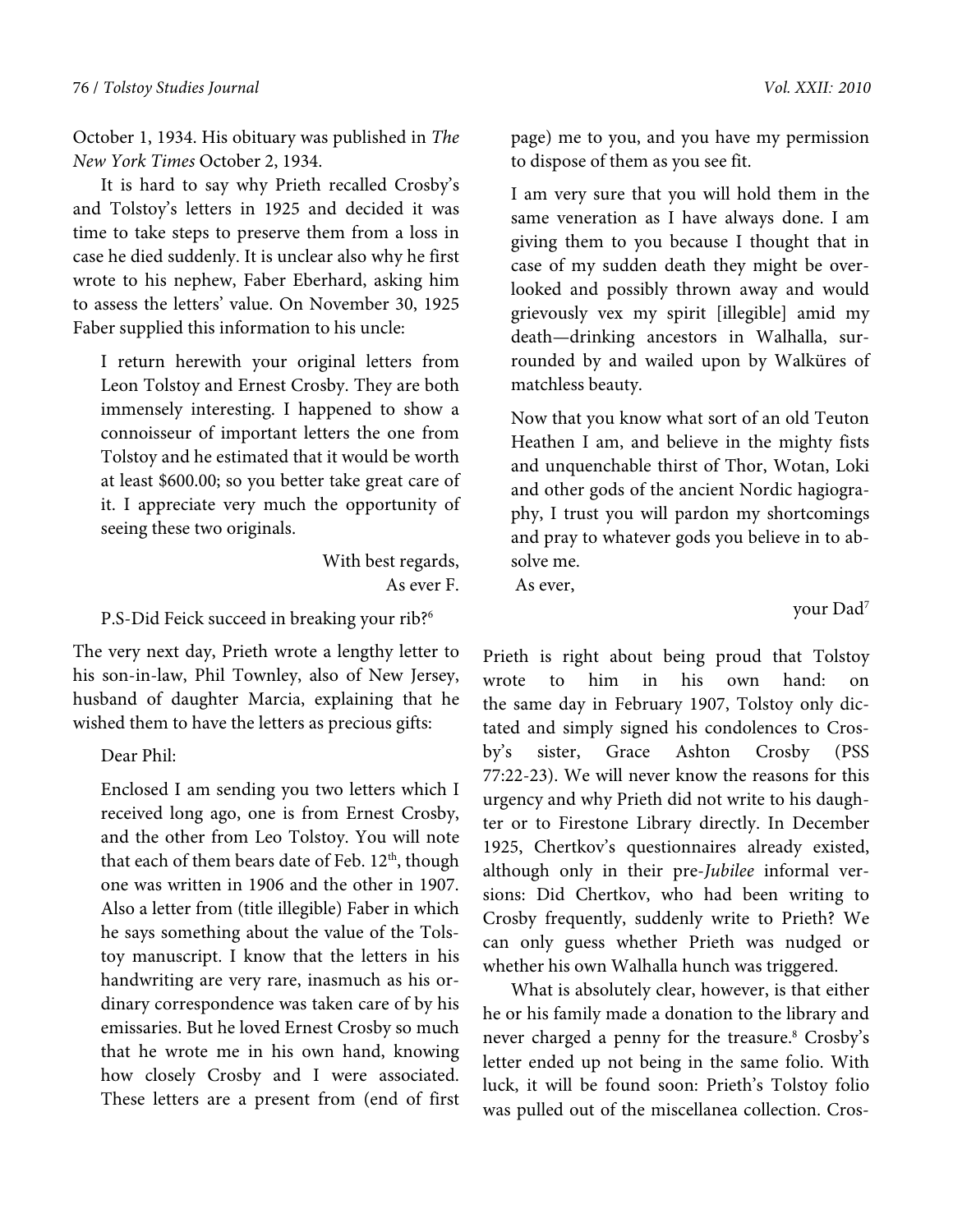by's letter might have been attached elsewhere (for the time being).<sup>9</sup>

> Inessa Medzhibovskaya Eugene Lang College New School for Social Research

# **Notes**

Research for this project was underwritten by a grant from American Philosophical Society which provided me with all the needed time and support. I would like to thank The Rare Books and Special Collections Division of Firestone Library at Princeton University for the permission to reproduce materials of Tolstoy-Prieth correspondence from their general collection. Special thanks to Don Skemer, Curator of Manuscripts, Charles Greene, from the Office of Associate University Librarian, and AnnaLee Pauls, Chief of Photo Reproduction Services for their help in securing prints and permissions and to Galina Alexeeva, Head of Research at Yasnaya Polyana, for sharing with me a script of Tolstoy notations on the pages of the journal Whim from his personal library. Special thanks to Caryl Emerson for facilitating my access to and use of the hard copies of The Whim magazine.

1. Courtesy of the Rare Books and Special Collections Division of Firestone Library at Princeton University (C 1241/1/4, leaf 2).

2. Courtesy of The Rare Books and Special Collections Division of Firestone Library at Princeton University (C 1241/1/4, leaf 3).

3. For a series of concise and informative summaries, see Alexeeva (Алексеева 34-37; 62-64; 211- 212).

4. This follows from the notations in the pages of Tolstoy's copies of The Whim generously shared with me by Galina Alexeeva. The notations Tolstoy made in all foreign periodicals in his possession are soon forthcoming in a sequel to previous volumes of bibliographic descriptions of Tolstoy's library of which Galina Alexeeva will be the editor.

5. My brief comments on Prieth's life are based on the scanty records in his Princeton folio and on the information from The New York Times where he published and his activities were frequently featured.

6. Courtesy of the Rare Books and Special Collections Division of Firestone Library at Princeton University (C 1241/1/4, leaf 4). Feick was the husband of Prieth's sister married to Charles A. Feick of Short Hills, N.J.

7. Courtesy of the Rare Books and Special Collections Division of Firestone Library at Princeton University (C 1241/1/4, leaves 5, 6 (letter) and 7, envelope).

8. I thank Don Skemer, Curator of Manuscripts at Firestone, for his explanation about how manuscripts from the general collection could accede to the division.

9. To honor him posthumously as a remarkable human being, Firestone Library included Prieth's journalism among the items exhibited from the writings of Princeton University alumni over the 175 years in the history of the university. There was a feature on the exhibit published in The New York Times February 14, 1937.

# **Works Cited**

- "A Great Day at Princeton; Close of the University Commencement Exercises." New York Times 11 June 1891: 2.
- Алексеева Г.В. Американские диалоги Льва Толстого (по материалам личной библиотеки писателя). Тула: Издательский дом "Ясная Поляна," 2010.
- "Another True Story." The Whim February 1902: 20-21.
- Back Cover. The Whim December 1901. No page number.
- Byron, Lee. "Wanted: A Statesman" The Whim August 1901: 16-17.